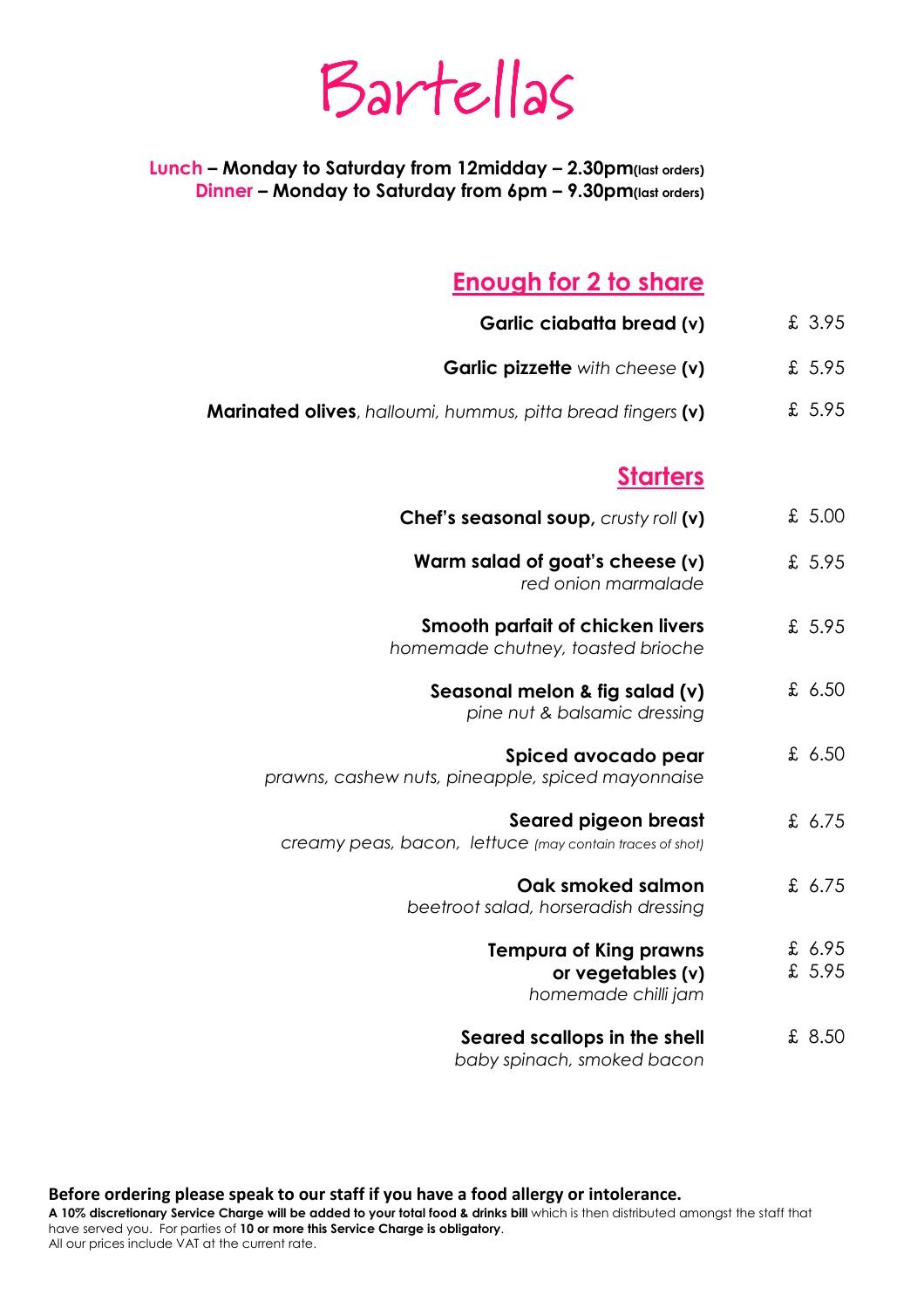# Bartellas

**Lunch – Monday to Saturday from 12midday – 2.30pm(last orders) Dinner – Monday to Saturday from 6pm – 9.30pm(last orders)**

### **Pasta & Rice Dishes**

Onion rings

| £9.95<br>Medley of tomatoes & basil (spaghetti or penne) (v)                                              |  |
|-----------------------------------------------------------------------------------------------------------|--|
| £10.50<br>Classic carbonara - pancetta, cream, parmesan (spaghetti or penne)                              |  |
| £11.95<br>Crab linguini-red chilli, coriander                                                             |  |
| £18.50<br>Beef stroganoff onto rice                                                                       |  |
| strips of beef fillet, Dijon mustard, cream, brandy, mushrooms, garlic                                    |  |
| <b>Main Courses</b>                                                                                       |  |
| Vine tomato & courgette crumble (v)<br>£12.95                                                             |  |
| medley of green vegetables                                                                                |  |
| <b>Bartellas' homemade burger</b><br>£12.95                                                               |  |
| toasted bun, leaves, tomato chutney, onion rings, coleslaw, fat chips                                     |  |
| add cheese<br>£ 1.50                                                                                      |  |
| <b>Breast of free range chicken</b><br>£13.50<br>creamy bacon & mustard sauce, sauté potatoes, vegetables |  |
| <b>Confit duck legs</b>                                                                                   |  |
| £13.50<br>braised puy lentils, root vegetables, bacon, baby onions                                        |  |
| <b>Beer battered fish</b><br>£14.00                                                                       |  |
| crushed peas, fat chips, homemade tartare sauce                                                           |  |
| <b>Seared Scottish salmon</b><br>£14.50                                                                   |  |
| puttanesca style (tomato sauce, olives, garlic, capers, chilies), mixed leaf & herb salad                 |  |
| £14.50<br><b>Belly of pork</b>                                                                            |  |
| crackling stick, bubble & squeak croquette, baby carrots, red wine jus                                    |  |
| <b>Pan-fried calves' liver</b><br>£15.95                                                                  |  |
| onto mash, leaf spinach, grilled bacon, rich onion gravy                                                  |  |
| <b>Roasted rump of lamb</b><br>£18.50                                                                     |  |
| spring onion mash, savoy cabbage, redcurrant & rosemary jus                                               |  |
| <b>Bartellas' mixed grill</b><br>£19.50                                                                   |  |
| steak, lamb cutlet, sausage, field mushroom, grilled tomato,                                              |  |
| black pudding, fried hen's egg, fat chips                                                                 |  |
| £21.50<br><b>8oz Char-grilled fillet</b>                                                                  |  |
| grilled tomato, onion rings, red wine & mushroom sauce, fat chips                                         |  |
| Side Orders all at £3.00                                                                                  |  |
| Selection of seasonal vegetables                                                                          |  |
| Bartellas' salad                                                                                          |  |
| Fat chips or Skinny fries                                                                                 |  |
| Creamed mash                                                                                              |  |
| New potatoes                                                                                              |  |

**Before ordering please speak to our staff if you have a food allergy or intolerance.**

**A 10% discretionary Service Charge will be added to your total food & drinks bill** which is then distributed amongst the staff that have served you. For parties of **10 or more this Service Charge is obligatory**. All our prices include VAT at the current rate.